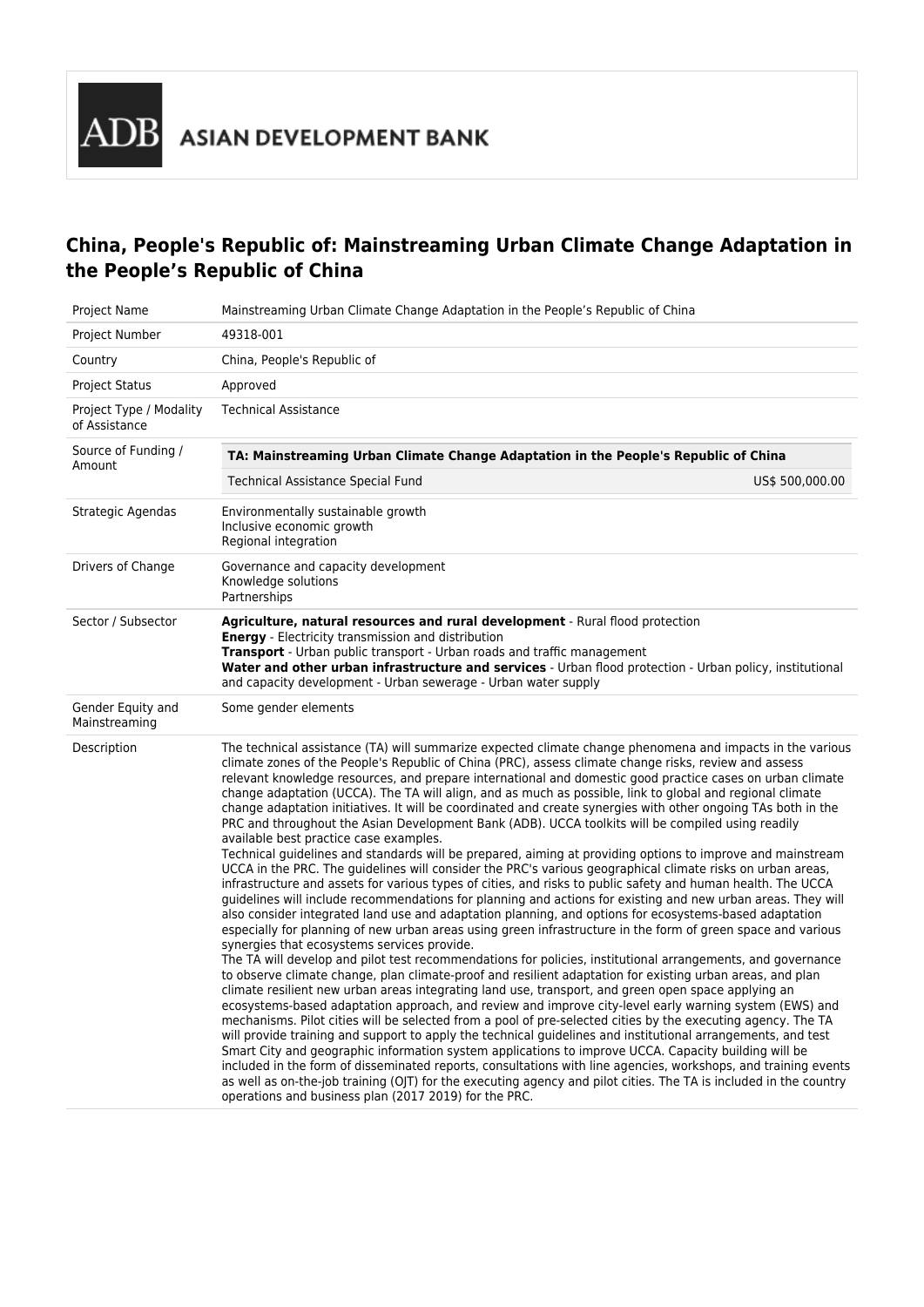Project Rationale and Linkage to Country/Regional Strategy

Climate change has in recent years led to an increase in extreme weather, resulting in disasters that claimed numerous lives, assets, and livelihoods globally, especially in Asia, including the PRC. Disasters were amplified also due to unsuitable land use planning and developments in flood prone areas and unintegrated, isolated flood protection structures. Future impacts of climate change are expected to be even more frequent and severe. Mitigating more severe changes to the global climate is a key challenge of our time. At the 21st session of the United Nations Framework Convention on Climate Change Conference of the Parties in Paris in December 2015 (UNFCCC COP 21), limiting global warming to below 2 degrees was agreed by all participating countries. However, for the PRC, a significant temperature increase by up to 4.5 C in the north and west, and by up to 3 C in the southeast is projected by 2100 compared to 1960 1990 averages, and a precipitation increase of up to 20% is expected in the PRC's northeast.

Climate change-related impacts include heat stress, lower levels of water, food and water insecurity, water pollution, sea level rise and storm surges, inland flooding, extreme weather events, heavy rainfall and strong winds, ocean acidification, and accelerated environmental degradation. Urban areas are particularly exposed to adverse impacts to climate change due to location of many cities in low-lying river and coastal areas, and due to high concentrations of residents, infrastructure, and fixed assets. Continuing rapid urbanization, and expected increase in frequency and severity of climate change-related disasters, increase risk exposure. The need for UCCA is urgent: (i) climate-proofing existing cities and infrastructures, (ii) planning new urban areas to be climate change resilient, and (iii) establishing EWS for disaster preparedness and response. Successful UCCA through structural and non-structural measures, as already demonstrated in selected water, food, energy, and transport projects, will lead to more resilient cities and communities, and contribute to sustainable development goal achievement. Cities also have the greatest potential for reducing greenhouse gas emissions, especially in rapidly growing and industrializing economies. Green infrastructure and ecosystems-based adaptation, low-carbon buildings, energy, transport, and industries have the potential to reduce emissions while also contributing to increasing climate change resilience. However, many rapidly developing cities lack adequate policies, financial, technological, institutional, and governance capacity required for effective mitigation and adaptation, and the synergies created by integrating both. The PRC released a National Climate Change Adaptation Strategy in 2013, indicating the types of adaptation measures that should be adopted, including enhancing risk management and improving disaster response systems affecting human health, infrastructure, and other private and public investments. To implement the Strategy, the National Development and Reform Commission (NDRC); the Ministry of Housing, Urban, and Rural Development (MOHURD); and other relevant line ministries, released the Urban Climate Change Adaptation Action Plan (UCCAAP).

However, current technical standards for land-use, urban master planning, infrastructure and building construction, operation, and maintenance do not adequately incorporate climate change projections or their potential risks. Current critical urban and urban-rural infrastructure and public and private fixed assets are not designed to withstand climate change-related shocks and stresses like extreme weather events, and they are not designed as systems mitigating disaster impacts. UCCAAP is a policy document and needs to be complemented by technical guidelines, a framework defining institutional coordination and responsibilities, and implementation arrangements to enable city clusters, cities, and their rural hinterlands to plan and effectively implement structural and non-structural UCCA measures. The TA is urgently needed to support development and pilot testing of technical guidelines, policies, and administrative regulations to implement UCCAAP, to enable mainstreaming of UCCA.

The TA builds on significant past experience and links to ongoing ADB projects, which include but are not limited to loans and TA projects: (i) Jiangxi Pingxiang Integrated Rural-Urban Infrastructure Development (Loan 3281-PRC), (ii) Institutionalization of Urban-Rural Environmental Masterplanning to Guide Environmentally Sustainable Urbanization (TA 8537-PRC), (iii) Modelling Urban Low-Carbon Development in Xiangtan (TA 8948-PRC), (iv) Building Climate Change Resilience in Asia's Critical Infrastructure (TA 9191- REG), (v) Addressing Disaster Risk through Improved Indicators and Land Use Management (TA 7929-REG), and (vi) Urban Environment and Climate Change Adaptation Project (Loan 3340-VIE); and knowledge products: (vii) Enhancing Urban Climate Change Resilience: Seven Entry Points for Action, (viii) Green City Development Tool Kit, and (ix) Nature-Based Solutions for Building Resilience in Towns and Cities: Case Studies from the Greater Mekong Subregion, and others (footnote 8). The TA will also align with international adaptation knowledge and initiatives and it will consider gender and vulnerable people's aspects of climate risk and resilience. The technical guidelines will include a list of risk and actions categories, and methods for assessing risks and vulnerabilities of cities and urban-rural areas, peoples' lives, health and livelihoods, and public and private assets. The technical manual will include options for structural and non-structural interventions for UCCA for both existing and newly planned urban areas. Structural measures include guidelines for integrated land use planning and risk assessment, green infrastructure to benefit from various ecosystems services, integrated climate resilient infrastructure and private assets planning, climate-proofing of existing infrastructure systems, and retrofitting of existing assets and infrastructure. The technical guidelines will also include dimensions of UCCA through improved resilience of public health. Non-structural measures include general awareness of climate change-related exposure to risks, EWS, and disaster preparedness mechanisms.

Capacity development and knowledge sharing will be a key activity of the TA. Involving various line ministries and agencies on the national, provincial, and municipal levels through presentation of TA findings, consultations, training workshops, and dissemination of TA reports, officers and trainers will be trained, and coordination will be enabled and promoted.

The TA is aligned with the strategic priorities of the ADB Midterm Review of Strategy 2020 and the country partnership strategy, 2016 2020 for the PRC to support the strategic priority of managing climate change and the environment. By supporting the PRC's efforts to improve and mainstream UCCA, this TA is aligned with ADB's Urban Operational Plan, 2012 2020. Further, the TA is in line with the key policies of the PRC Government's Thirteenth Five-Year Plan, 2016 2020; PRC National Climate Change Adaptation Strategy (2013); National UCCAAP (2016); and key strategies of the PRC's National New-Type Urbanization Plan (2014 2020), as well as related policies and programs by MOHURD, including Low-Carbon Eco-Cities, and Sponge Cities.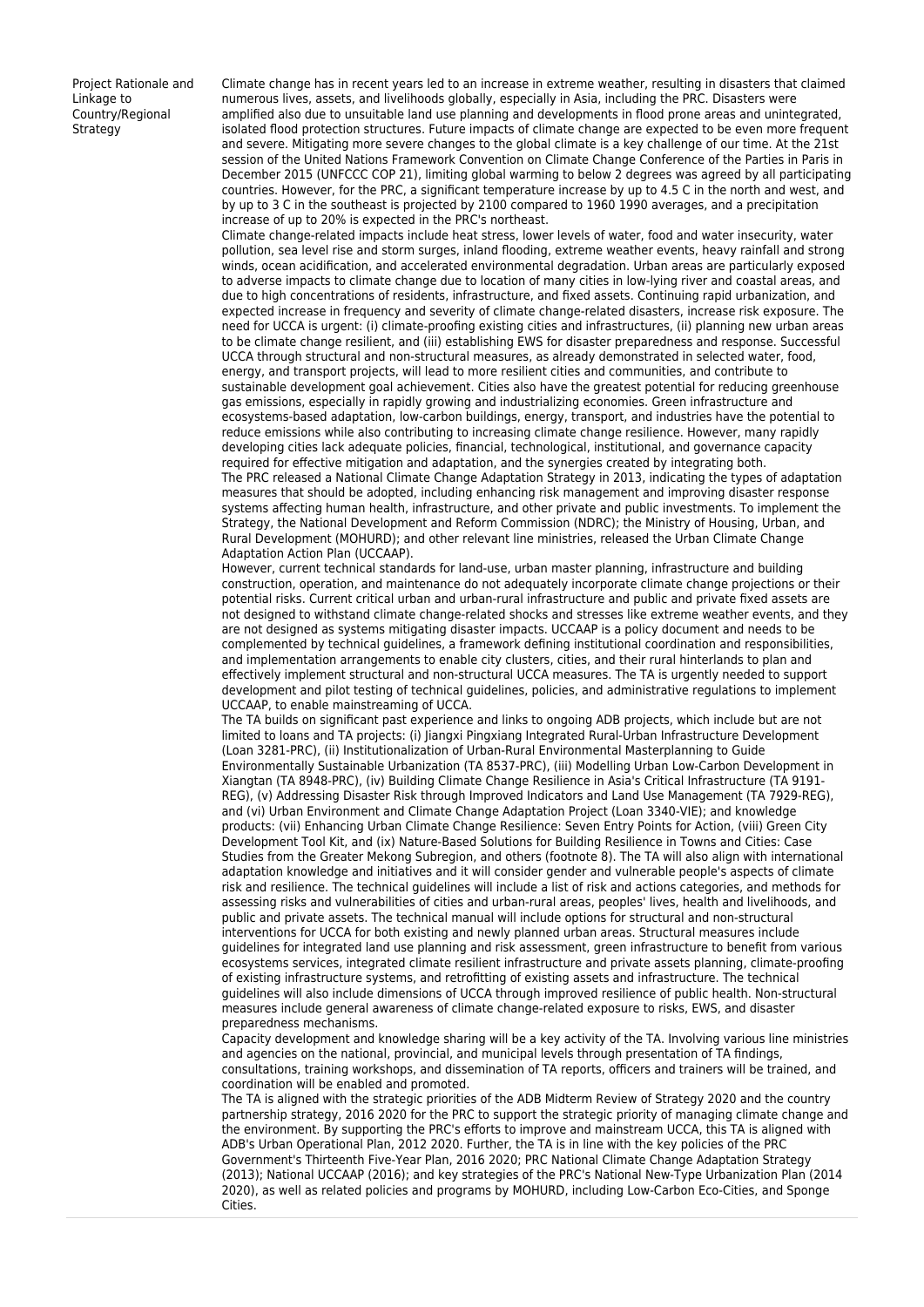| <b>Project Outcome</b>                                                                                                                                                                                                                                                                                                                                                                                                                                                                                                                                                        |                                                                   |                                                                                                                                                                                                                                                                                                                                                                                                                                                                                                                                                                                                                               |
|-------------------------------------------------------------------------------------------------------------------------------------------------------------------------------------------------------------------------------------------------------------------------------------------------------------------------------------------------------------------------------------------------------------------------------------------------------------------------------------------------------------------------------------------------------------------------------|-------------------------------------------------------------------|-------------------------------------------------------------------------------------------------------------------------------------------------------------------------------------------------------------------------------------------------------------------------------------------------------------------------------------------------------------------------------------------------------------------------------------------------------------------------------------------------------------------------------------------------------------------------------------------------------------------------------|
| Description of Outcome                                                                                                                                                                                                                                                                                                                                                                                                                                                                                                                                                        |                                                                   | Technical standards, policies, and institutional arrangements for urban and urban-rural<br>climate change adaptation, and mechanisms for strengthening resilience to extreme<br>weather events in the PRC enhanced; and enabling mechanisms for mainstreaming<br>UCCA established                                                                                                                                                                                                                                                                                                                                             |
| Progress Toward Outcome                                                                                                                                                                                                                                                                                                                                                                                                                                                                                                                                                       |                                                                   |                                                                                                                                                                                                                                                                                                                                                                                                                                                                                                                                                                                                                               |
| <b>Implementation Progress</b>                                                                                                                                                                                                                                                                                                                                                                                                                                                                                                                                                |                                                                   |                                                                                                                                                                                                                                                                                                                                                                                                                                                                                                                                                                                                                               |
| Description of Project Outputs                                                                                                                                                                                                                                                                                                                                                                                                                                                                                                                                                |                                                                   | Technical guidelines, policy recommendations, and framework for institutional<br>arrangements enabling mainstreaming of structural and non-structural actions for UCCA<br>in the PRC delivered<br>Support to pilot cities in UCCA planning of structural and non-structural measures; and<br>testing and refining of technical guidelines, policies, and implementation arrangements<br>completed<br>Inclusive capacity development accomplished in the form of (i) on-the-job training and<br>workshops in pilot cities; (ii) workshops for concerned agencies; and (iii) dissemination<br>of TA outputs and recommendations |
| <b>Status of Implementation Progress</b><br>(Outputs, Activities, and Issues)                                                                                                                                                                                                                                                                                                                                                                                                                                                                                                 |                                                                   |                                                                                                                                                                                                                                                                                                                                                                                                                                                                                                                                                                                                                               |
| Geographical Location                                                                                                                                                                                                                                                                                                                                                                                                                                                                                                                                                         |                                                                   |                                                                                                                                                                                                                                                                                                                                                                                                                                                                                                                                                                                                                               |
|                                                                                                                                                                                                                                                                                                                                                                                                                                                                                                                                                                               |                                                                   |                                                                                                                                                                                                                                                                                                                                                                                                                                                                                                                                                                                                                               |
|                                                                                                                                                                                                                                                                                                                                                                                                                                                                                                                                                                               | <b>Summary of Environmental and Social Aspects</b>                |                                                                                                                                                                                                                                                                                                                                                                                                                                                                                                                                                                                                                               |
| <b>Environmental Aspects</b><br>Involuntary Resettlement                                                                                                                                                                                                                                                                                                                                                                                                                                                                                                                      |                                                                   |                                                                                                                                                                                                                                                                                                                                                                                                                                                                                                                                                                                                                               |
| Indigenous Peoples                                                                                                                                                                                                                                                                                                                                                                                                                                                                                                                                                            |                                                                   |                                                                                                                                                                                                                                                                                                                                                                                                                                                                                                                                                                                                                               |
|                                                                                                                                                                                                                                                                                                                                                                                                                                                                                                                                                                               | <b>Stakeholder Communication, Participation, and Consultation</b> |                                                                                                                                                                                                                                                                                                                                                                                                                                                                                                                                                                                                                               |
|                                                                                                                                                                                                                                                                                                                                                                                                                                                                                                                                                                               |                                                                   |                                                                                                                                                                                                                                                                                                                                                                                                                                                                                                                                                                                                                               |
| During Project Design                                                                                                                                                                                                                                                                                                                                                                                                                                                                                                                                                         |                                                                   |                                                                                                                                                                                                                                                                                                                                                                                                                                                                                                                                                                                                                               |
| During Project Implementation                                                                                                                                                                                                                                                                                                                                                                                                                                                                                                                                                 |                                                                   |                                                                                                                                                                                                                                                                                                                                                                                                                                                                                                                                                                                                                               |
| <b>Business Opportunities</b>                                                                                                                                                                                                                                                                                                                                                                                                                                                                                                                                                 |                                                                   |                                                                                                                                                                                                                                                                                                                                                                                                                                                                                                                                                                                                                               |
| This TA will require inputs from international and national specialists, who will be recruited to deliver the three<br>Consulting<br>Services<br>outputs with a total of 41 person-months of consultant inputs, 13 person-months international, 28 person-months<br>national). The consultants will be engaged through a firm in accordance with ADB's Guidelines on the Use of<br>Consultants (2013, as amended from time to time) using the quality- and cost-based selection method, with a<br>quality cost ratio of 90:10 using simplified technical proposal procedures. |                                                                   |                                                                                                                                                                                                                                                                                                                                                                                                                                                                                                                                                                                                                               |
| Responsible ADB Officer                                                                                                                                                                                                                                                                                                                                                                                                                                                                                                                                                       |                                                                   | Rau, Stefan                                                                                                                                                                                                                                                                                                                                                                                                                                                                                                                                                                                                                   |
| Responsible ADB Department                                                                                                                                                                                                                                                                                                                                                                                                                                                                                                                                                    |                                                                   | East Asia Department                                                                                                                                                                                                                                                                                                                                                                                                                                                                                                                                                                                                          |
| Responsible ADB Division                                                                                                                                                                                                                                                                                                                                                                                                                                                                                                                                                      |                                                                   | Urban and Social Sectors Division, EARD                                                                                                                                                                                                                                                                                                                                                                                                                                                                                                                                                                                       |
| <b>Executing Agencies</b>                                                                                                                                                                                                                                                                                                                                                                                                                                                                                                                                                     |                                                                   | Ministry of Housing and Urban-Rural Development<br>9 San Li He Road, Haidian District<br><b>Beijing 100835</b><br>People's Republic of China                                                                                                                                                                                                                                                                                                                                                                                                                                                                                  |
| <b>Timetable</b>                                                                                                                                                                                                                                                                                                                                                                                                                                                                                                                                                              |                                                                   |                                                                                                                                                                                                                                                                                                                                                                                                                                                                                                                                                                                                                               |
| <b>Concept Clearance</b>                                                                                                                                                                                                                                                                                                                                                                                                                                                                                                                                                      |                                                                   | 24 Jul 2017                                                                                                                                                                                                                                                                                                                                                                                                                                                                                                                                                                                                                   |
| <b>Fact Finding</b>                                                                                                                                                                                                                                                                                                                                                                                                                                                                                                                                                           |                                                                   | 02 May 2017 to 05 May 2017                                                                                                                                                                                                                                                                                                                                                                                                                                                                                                                                                                                                    |
| <b>MRM</b>                                                                                                                                                                                                                                                                                                                                                                                                                                                                                                                                                                    |                                                                   |                                                                                                                                                                                                                                                                                                                                                                                                                                                                                                                                                                                                                               |
| Approval                                                                                                                                                                                                                                                                                                                                                                                                                                                                                                                                                                      |                                                                   | 14 Aug 2017                                                                                                                                                                                                                                                                                                                                                                                                                                                                                                                                                                                                                   |
| Last Review Mission                                                                                                                                                                                                                                                                                                                                                                                                                                                                                                                                                           |                                                                   |                                                                                                                                                                                                                                                                                                                                                                                                                                                                                                                                                                                                                               |

Last PDS Update 25 Jul 2017